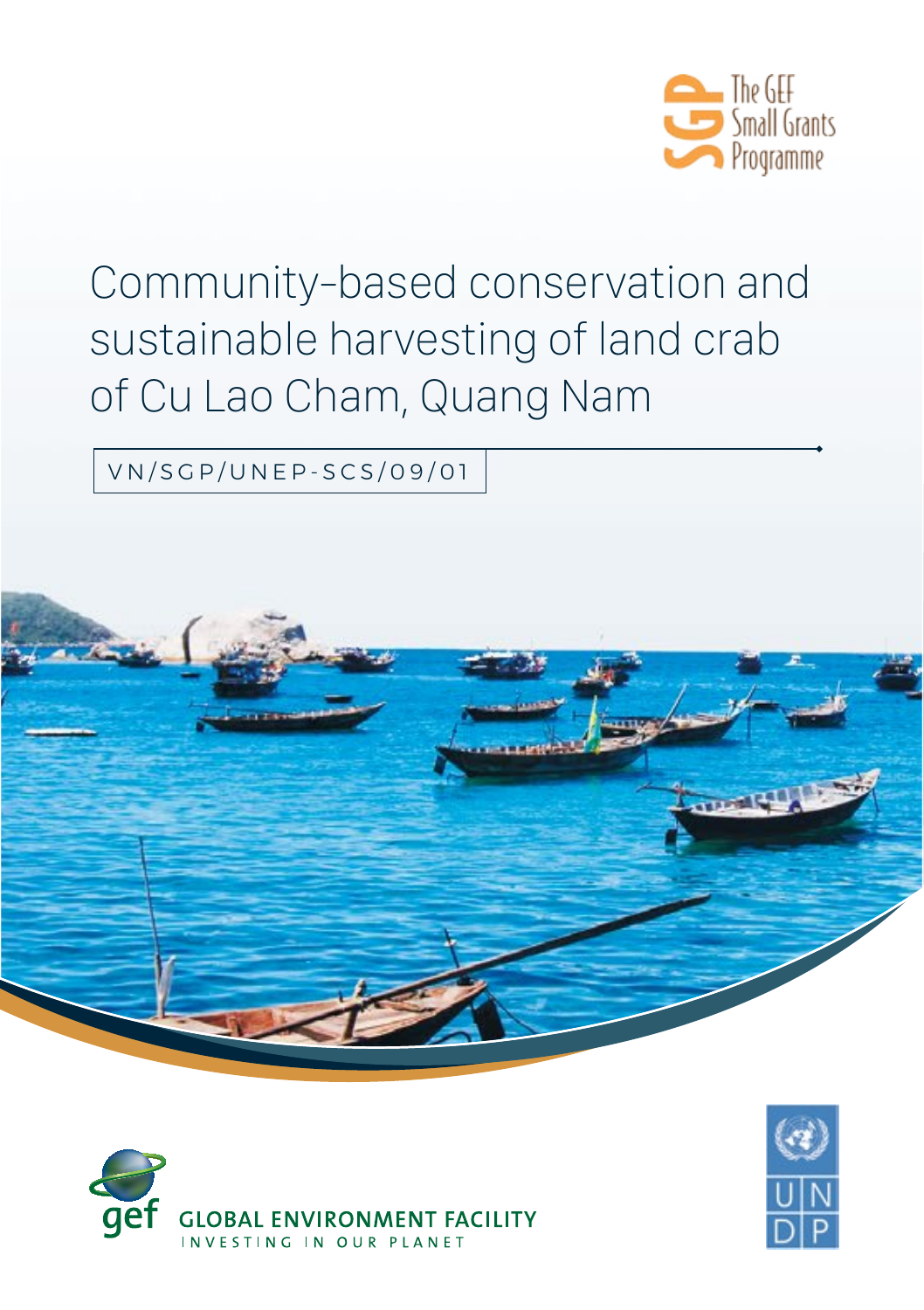## **COMMUNITY-BASED CONSERVATION AND SUSTAINABLE HARVESTING OF LAND CRAB OF CU LAO CHAM, QUANG NAM**

#### VN/SGP/UNEP-SCS/09/01

| <b>PROJECT IMPLEMENTATION YEARS:</b> | $2009 - 2012$                                                                                                                     |
|--------------------------------------|-----------------------------------------------------------------------------------------------------------------------------------|
| <b>PROJECT SITE:</b>                 | Tan Hiep Commune, Hoi An City, Quang Nam Province                                                                                 |
| <b>IMPLEMENTING ORGANIZATION:</b>    | Tan Hiep Communal Association of Farmers, Hoi An City,<br>Quang Nam province                                                      |
| <b>BENEFICIARIES:</b>                | Local crab catchers, local people involved in tourism<br>operation in the Cham Island, local communities and<br>tourist operators |
| <b>BIODIVERSITY AREA:</b>            | the Cham Island's Gecarcoidea Ialandii Ecosystem                                                                                  |



- The Cham Islands belong administratively to Hoi An city, Quang Nam province, and is a marine protected area (MPA) with great environmental and marine diversity. The island's rich biodiversity includes a species of large crab locally named "Cua Da" (*Gecarcoidea lalandii*) of the Cham Island. While *G.lalandii* is a species associated with marine fauna, individuals mainly occur in terrestrial forests and when carrying eggs, females migrate to the coast where they release the eggs in coastal hollows during their breeding season. The Cham Island's *G.lalandii* is considered a "bridge" connecting terrestrial forests with the marine environment and is a biological indicator of the health of terrestrial and marine ecosystems. This is one of the important resources closely associated with local people's lives as it significantly contributes to their livelihoods. Unfortunately, the Cham Island's *G.lalandii* is prone to be severely depleted due to overharvests and a substantial increase in tourists to the island.
- Ý From 2010 to 2013, an initiative of "**Community Participation in the Cham Island Nature Rehabilitation and Sustainable** *Gecarcoidea. lalandii* **Crab Harvest**" was launched by the Cham Island authority and communities with support given by the GEF SGP Viet Nam and the Hoi An City People's Committee (PC) in order to conserve, manage and use the Cham Island's *G. lalandii* in a sustainable manner. A model of the Cham Island's G.lalandii co-management was effectively demonstrated and received high support from local communities.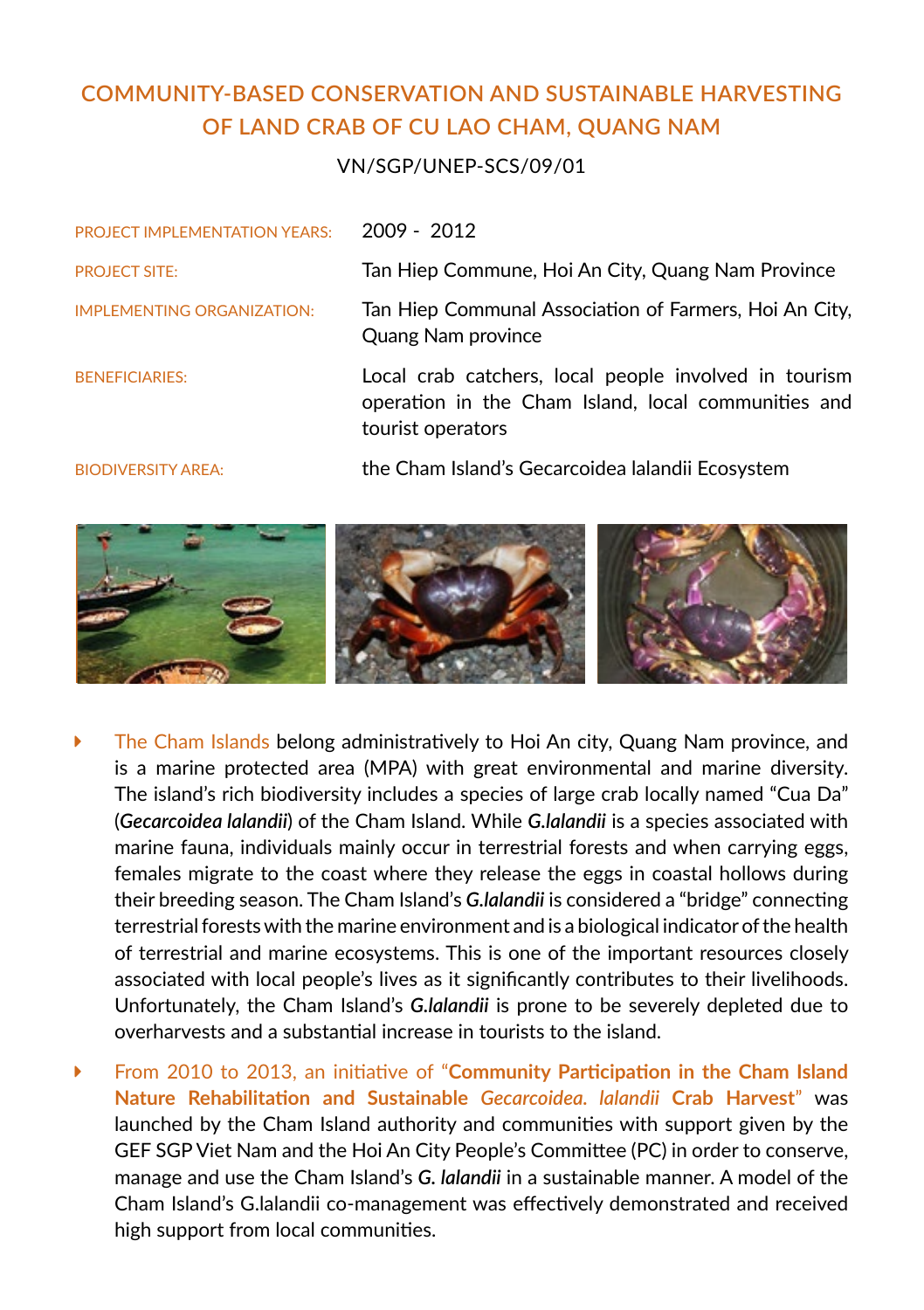# **PROJECT BACKGROUND AND OBJECTIVES**

The Cham Islands are in the East Sea, 18 km east of Hoi An City and is administratively managed by Tan Hiep Commune, Hoi An city, Quang Nam province. The Cham Islands MPA has an area of 5.175 ha of marine surface and includes about 311 ha of coral reefs, approx. 277 species of coral from 40 genus and 17 families; 500 ha of sea grass grounds; 270 species of marine fish from 105 genus, 40 families; five (5) species of lobsters; 97 species of mollusk and many other species with ecological, economic and seascape values.

The Cham Islands' *G. lalandii* is one of important resources of the MPA. Although *G. lalandii* is classified as a species of marine fauna, individuals mainly live in caves in terrestrial forests, and during their breeding season females migrate to the coast and lay the eggs in seawater in rocky hollows. The Cham Islands' *G. Lalandii* has been closely associated with the local peoples' lives for generations. Unfortunately this species is increasingly threatened with extinction by daily increases of tourists to the Cham Islands.

The Cham Islands *G. Lalandii* management takes place in accordance with the Hoi An City Peoples Committee's Direction No.04 issued in 2009 related to the suspension of the harvest of and trade in the Cham Islands *G. Lalandii* with the goal to rehabilitate this species in the Tan Hiep commune. However, illegal harvest and trade activities continue on the island and this trend appears to be uncontrolled in particular during the tourist season from March to September. This makes it difficult to make accurate predictions about the rehabilitation of the Cham Islands' *G. Lalandii*.

In 2010, in cooperation with the GEF SGP and Hoi An City PC, Farmers' Association of Tan Hiep commune launched the project "**Community-based conservation and sustainable harvesting of land crab of Cu Lao Cham, Quang Nam**" with the aim to rehabilitate Cham Island's *G. Lalandii* and to help local communities to participate directly in the conservation and harvest of this fauna species.

**Specific OBJECTIVES objectives of the PROJECT project included**

- 1. Rehabilitate the Cham Island's *Gecarcoidea. lalandii* ecosystem;
- 2. Harvest, manage and protect the Cham Island's *Gecarcoidea. lalandii* sustainably;
- 3. Conduct further study and collect information to clarify biological and ecological characteristics of the Cham Island's *Gecarcoidea. lalandii* species;
- 4. Build up a co-management model in order to protect and harvest sustainably local natural resources.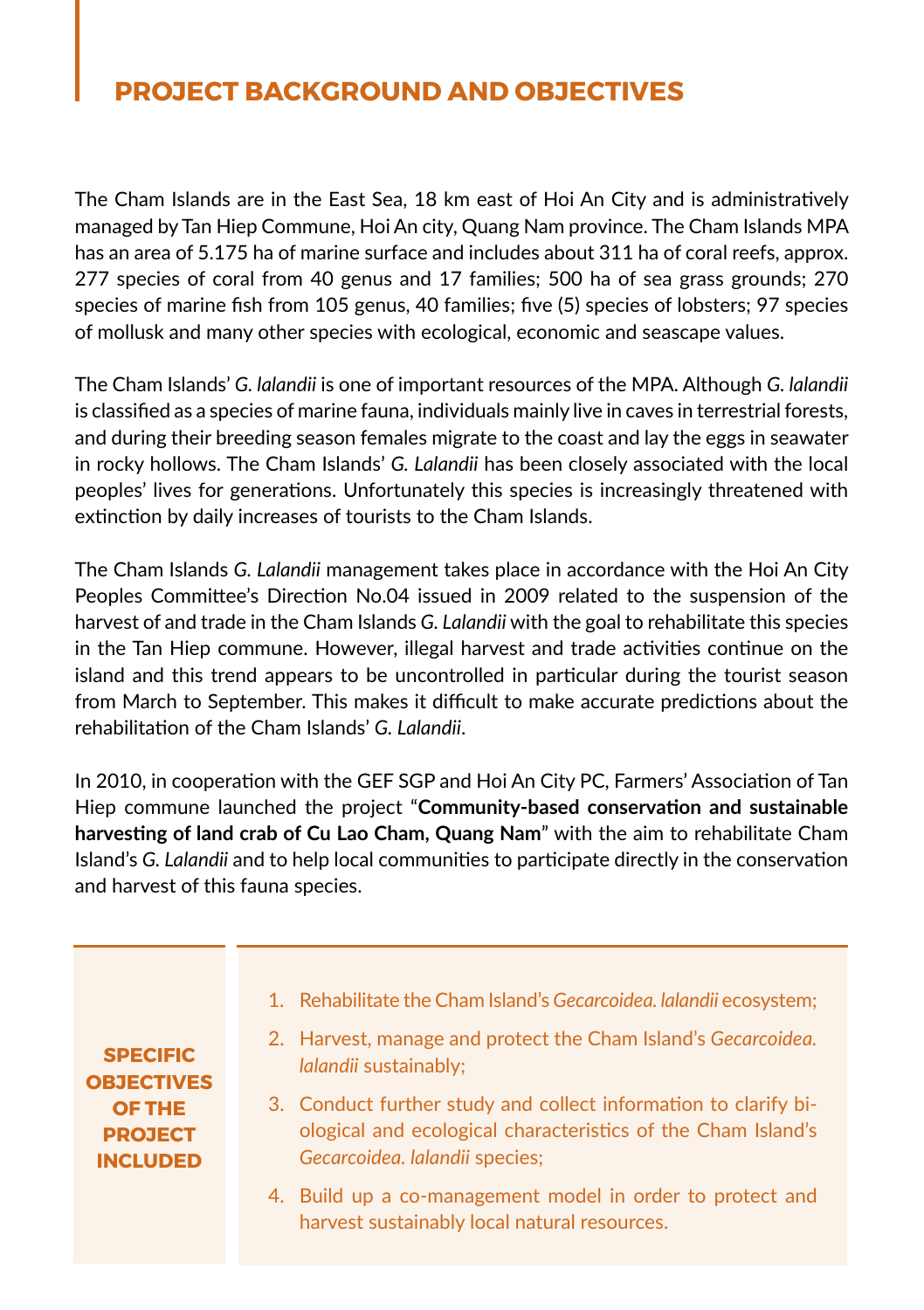## **MAIN ACTIVITIES AND INITIATIVES**

- *1.* To establish a working group and provide training measures to work together with local communities to improve the conservation of the Cham Islands' *G.lalandii*; and develop the planning and regulations of rational natural resource management, protection and utilization.
- *2.* To organize workshops involving local communities and stakeholders in the discussion of the planning and regulations of sustainable management, protection and use of the Cham Islands' *G.lalandii*.
- *3.* To establish a group of the Cham Islands' *G.lalandii* guards and catchers and develop its operational rules and a community based monitoring programme to monitor sustainable harvest of the Cham Islands' *G.lalandii*, develop a programme for labeling its products; and develop a programme for the Cham Island's *G.lalandii* ecosystem rehabilitation.
- *4.* To design and produce communication materials; and provide training for, and disseminate information among local communities and stakeholders.
- *5.* To establish monitoring teams including members from the Cham Islands' *G.lalandii* group and work together with the marine conservation patrol team.
- *6.* To collaborate with students and volunteers in carrying out the Cham Island's *G.lalandii*  research projects; develop the Cham Islands' *G.lalandii* research programmes through fellowship and traineeship. Design a model for the Cham Islands' *G. lalandii* protection and harvest to be adapted to the Cham Islands.
- *7.* To help local communities to develop a small rough model to pilot the culture of the Cham Islands' *G.lalandii* crabs; monitor their growth in the model, collect and analyze data and make reports.
- *8.* To discuss alternative livelihoods with local communities and reach agreement with them; Design relevant activities and estimate costs of models; credits, result monitoring & evaluation; and consolidation of lessons learnt.

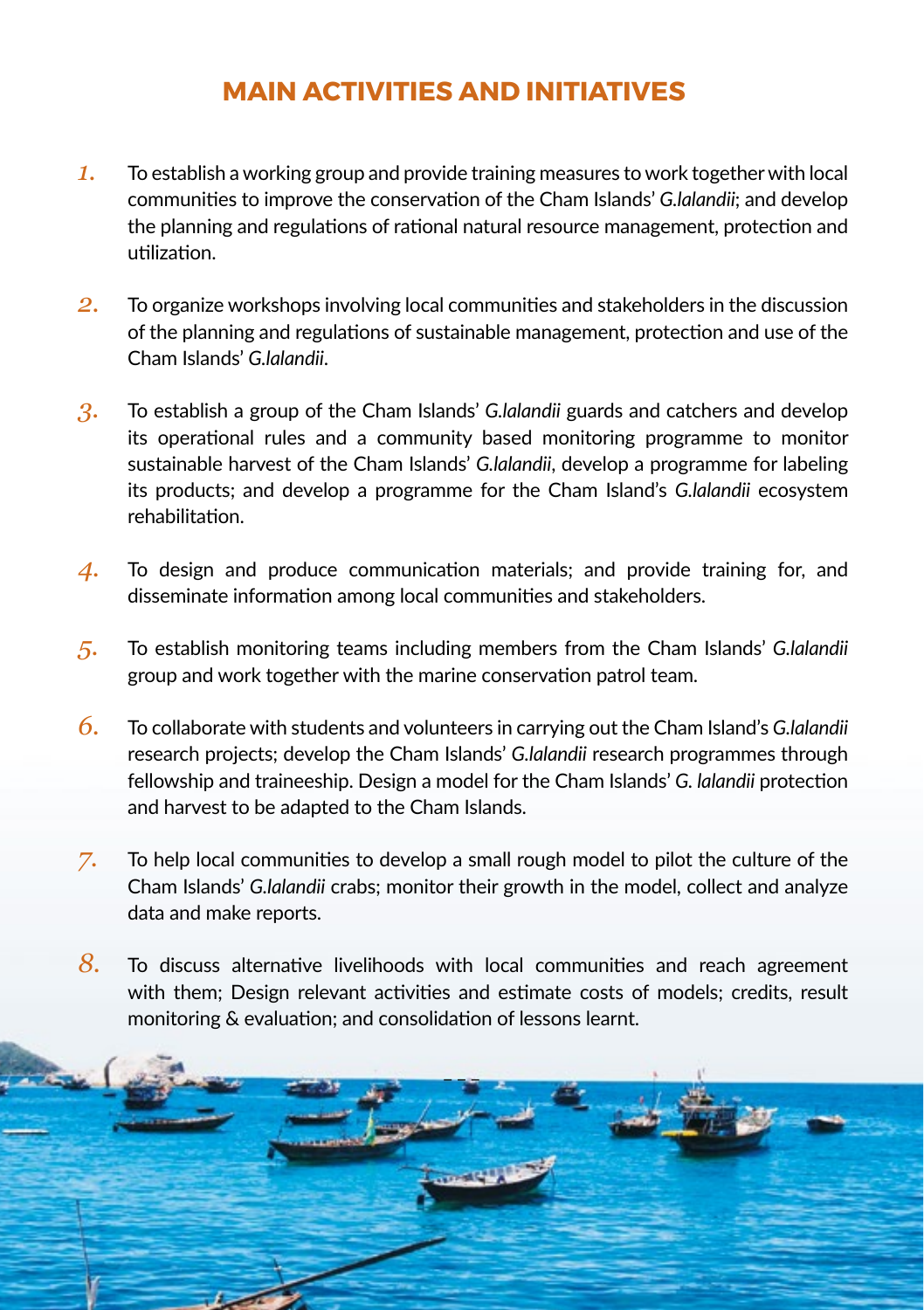## **OUTSTANDING INITIATIVES**

A theoretical model of the Cham Island's *G. lalandii* Co-management was developed with the message that: "**Species Gecarcoidea lalandii must be protected for the benefit of the whole community and the conservation of** *Gecarcoidea lalandii* **is the responsibility of the entire community**"



*Fig 1: Model of Sharing of Benefits from Gecarcoidea lalandii Resources in the Cham Island*



*Fig. 2: The Cham Island Gecarcoidea lalandii Harvestin Process*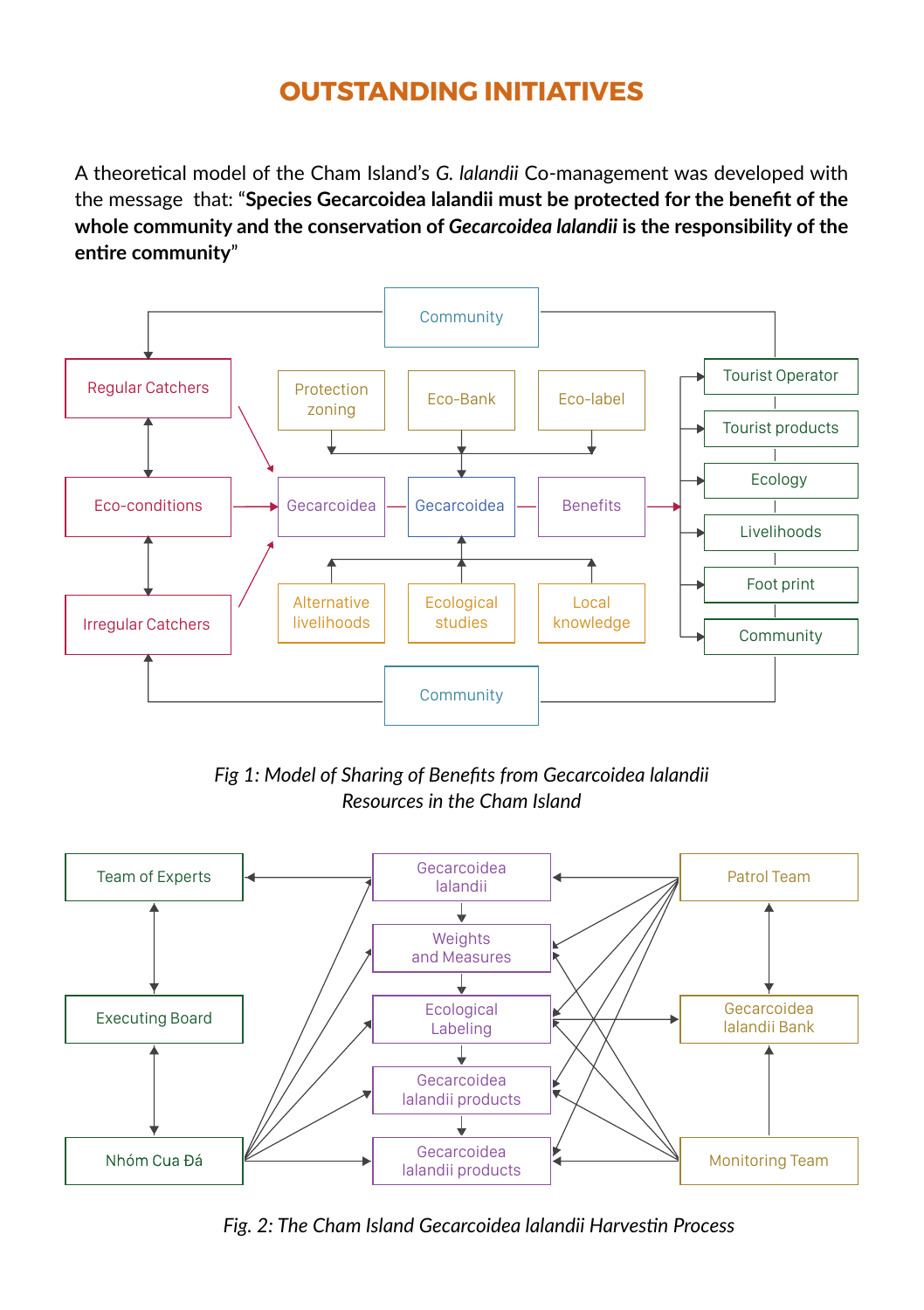## **RESULTS AND IMPACTS**

Impact of **Biodiversity 01.**

#### Conservation of Natural Ecosystems

- The Cham Island's *G. lalandii* is a species that prefers to live in a wet habitat with rich insect and other diverse flora. The sound conservation and harvest of the Cham Islands' *G. lalandii* has contributed to mitigating and adapting to climate change. The Cham Islands' G. lalandii conservation activities have enabled local communities to reduce the pressure of marine resource exploitation activities affecting local coral reefs and sea grass grounds – these ecosystems that contribute to reduction in greenhouse gas emissions (through carbon sequestration).
- The community group's activities have strengthened the protection of the Cham Islands' natural forests through their pilot culture of *G. lalandii* crabs at the community level and as the result of the pilot, local people are moreaware of the necessity of natural forest protection. Every year, the community group naturally conserves about 75% of the total number of *G. lalandii* individuals through limiting the catching of *G. lalandii* crabs by their size, quantity, season and region.
- The Cham Islands' community group for sustainable *G. lalandii* crab conservation and harvest has managed the harvest by employing an ecological labeling tool. If a crab is harvested in accordance with rules, it will be ecologically labeled and legally sold on the market. Those crabs without ecological labels will be confiscated and returned to forest. The group's members meet in the end of every month to discuss and review their activities and define the

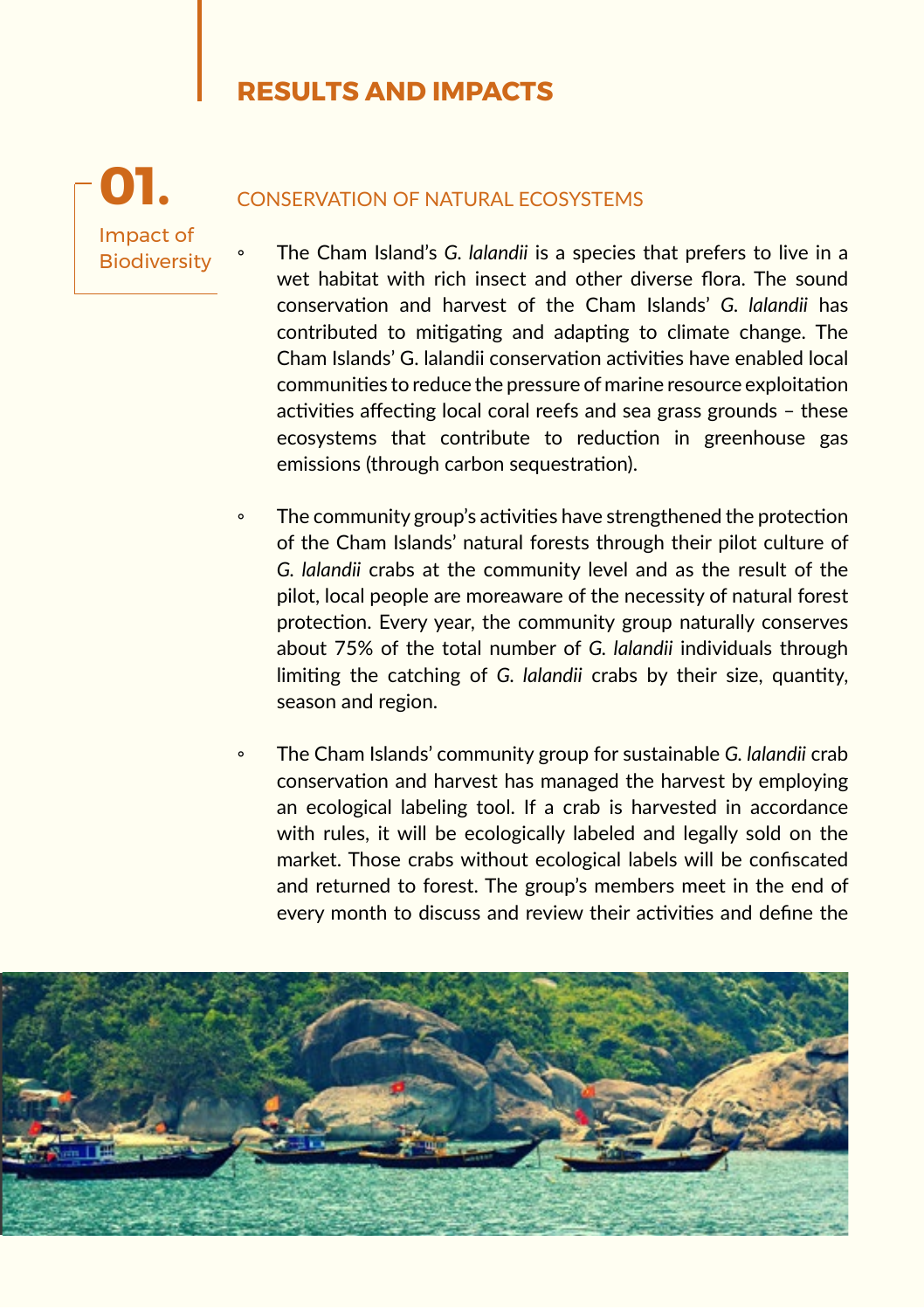

quantity of crabs that are allowed to be harvested and the prices for sale for the next month. The *G. lalandii* crabs not carrying eggs are allowed to be harvested according to a fixed quantity, season, size (the width of its shell is not less than 7cm). In three years from 2013 to 2015, there have been 14,486 *G. lalandii* crabs including 9,890 males and 4,596 females harvested and ecologically labeled by the group.

Socioeconomic Impacts **02.**

#### Social Impacts

- The sound *G. lalandii* crab conservation and harvest in the Cham Islands have contributed to raising awareness of actions among local communities to protect the environment and wildlife at local and national levels.
- The initiative of sustainable *G. lalandii* crab conservation and harvest in the Cham Island represents a proactive approach to protecting the community's right to access to natural resources. The *G. lalandii* crabs is a common asset, and with the model this value is realised and supported. The Cham Island's *G. lalandii* crab has been well protected and conserved through cooperative conservation and harvest involving various key stakeholders including authorities, businesses, conservationists / scientists and local people.
- For duration of three years, the project involved the participation of local communities and authorities to develop a theoretical framework for mobilizing local people in the protection and sustainable harvest of the Cham Islands'*G. lalandii* crab. Also the project developed a community based model for the Cham Island G. lalandii crab protection and harvest through various activities including surveys, communications, workshops and a contest for designing the logo of the *G. lalandii* crab eco-label and a test on its usage, establishment of the community group, development of its convention and provision of equipment and tools for the group.

#### Economic Impacts

◦ The Cham Islands' *G. lalandii* crab model considers the G. lalandii crab group to be its focus. Benefits gained by the group from the harvest of *G. lalandii* crabs are shared with those gained from tourist services. The G. lalandii crab is a tourist product that brings in benefits not only for the *G. Lalandii* crab group but also for other community groups in the Cham Island.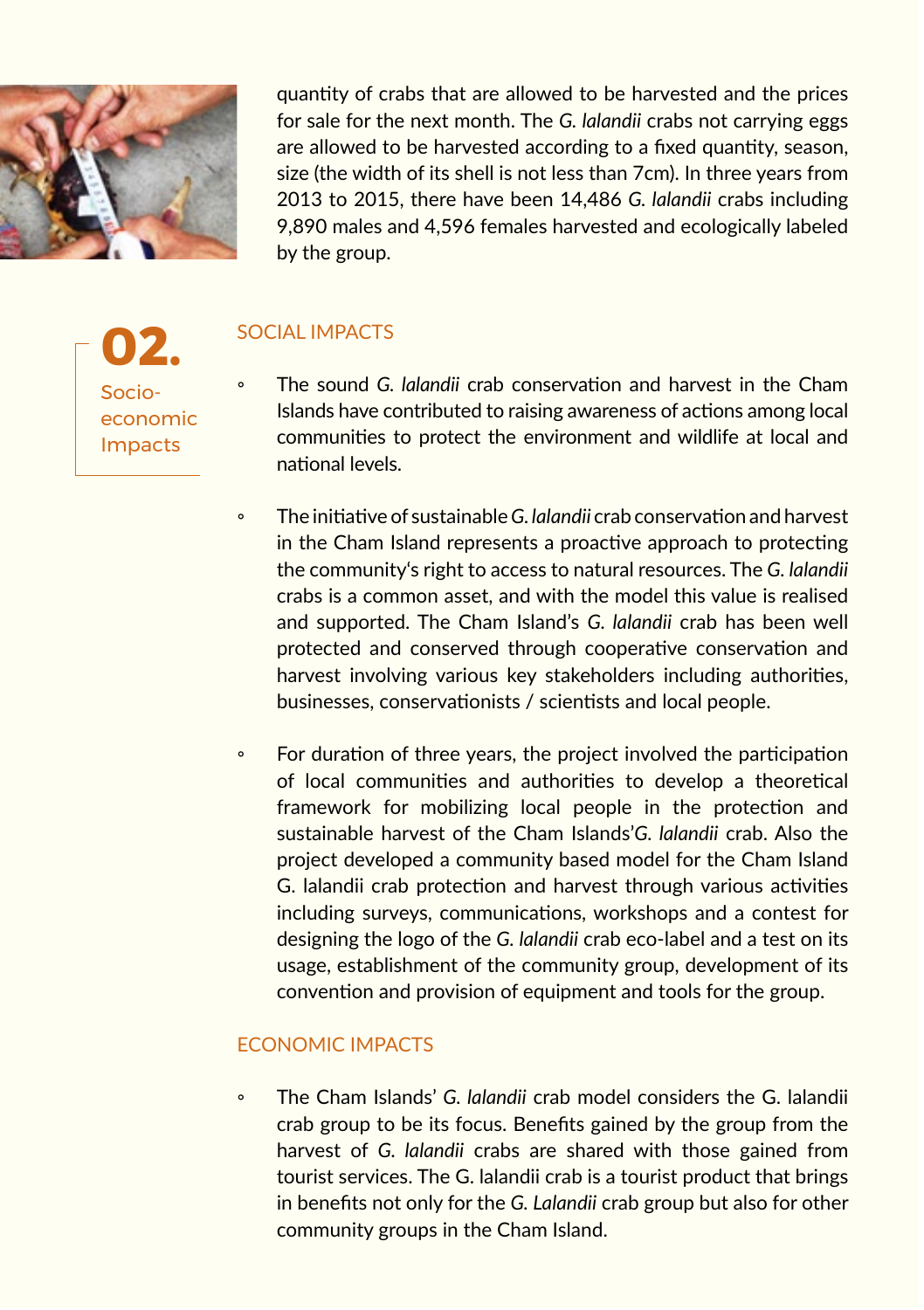- The community based model for sustainable the *G. lalandii* crab conservation and harvest has significantly contributed to the conservation of the species in the Cham Island. This is clearly indicated by the fact that 75% of *G. lalandii* crab populations well protected in the island and the income of the group members (43 members) has increased as the price per kilogram of the crab. The price per kilogram has risen from 200,000 VND prior to the establishment of the group to VND 500,000 in 2013, VND 700,000 in 2014 and 850,000 VND in 2015.
- The *G. lalandii* crabs are harvested from the first of March to the end of July annually with the maximum allowable quantity of 10,000 crabs per year, and the average weight of four to five crabs per kilogram. A fee for eco-labeling charges 40,000 VND for each kilogram of crabs. This revenue willbe used by the community group to cover costs of eco-label printing, its management, payment of natural resource tax and other activities.



#### Eco-tourism Development

◦ The initiative of "**community group for sustainable** *G. lalandii* **crab conservation and harvest in the Cham Island**" has contributed to local eco-tourism development. The eco-labeling of *G. lalandii* crabs demonstrates the great effort that local community has put into biodiversity conservation and environmental protection. The *G. lalandii* crabs with eco-labels are a tourist product in the Cham Island. Tourists visiting the Cham Island not only enjoy the local natural land/seascapes, culture and so on, but are also being made aware of the local people's sustainable management of the *G. lalandii* crabs. Developed eco-tourism has created opportunities for improving local people's livelihoods and the quality of their lives. In 2013 there were more than 485 people from 169 households among a total number of 560 households, directly involved in eco-tourism activities.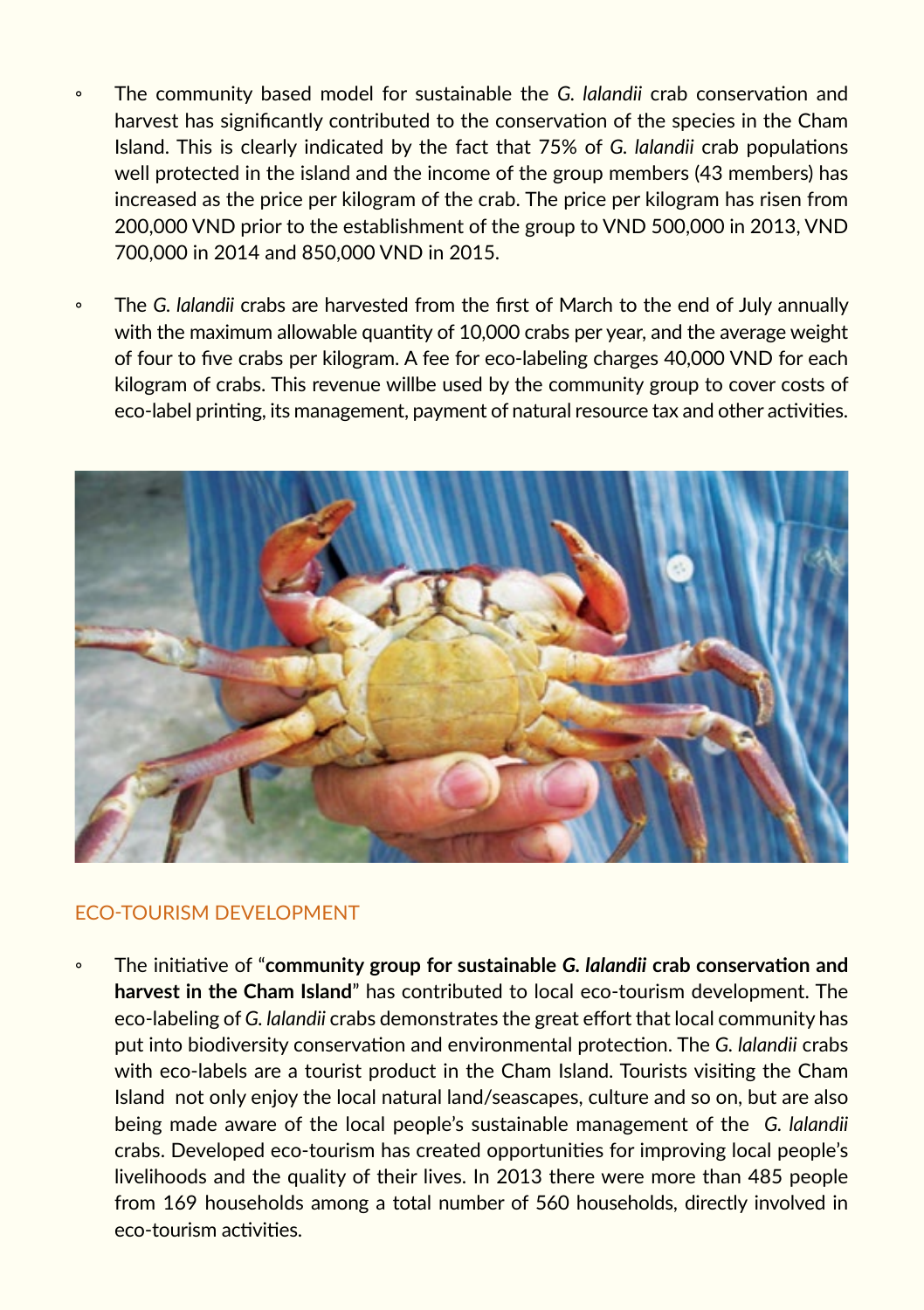- This model has been and is being learnt and replicated by various marine protected areas in other islands such as Con Co, Ly Son and Phu Quoc.
- Due to local eco-tourism development, the Cham Islands' *G. lalandii* species has been well protected and its commercial value has been increased to better reflect the value of this precious resource and the local community's efforts in undertaking the ecolabeling initiative.

 $-$ 

Upon the completion of the project (Dec.31, 2012), Tan Hiep Communal PC of Hoi An City issued a decision on the establishment of a community group for sustainable *G. lalandii* crab protection and harvest in the Cham Islands on February 2013, and approved its G. lalandii crab management regulations and other relevant legal documents in order to ensure all the legalities of the group's operation in the locality as requested by the project. Since then, the group has assumed the responsibility to work together with the local authority and stakeholders to effectively protect the Cham Islands' *G. lalandii* crabs.

The group has now managed the harvest of *G. lalandii* crabs on the island by employing the eco-labeling tool. *G. lalandii* crabs that are harvested according to the regulations should be eco-labeled and legally traded on the local market while those crabs without ecolabels are confiscated and returned to forest.

Changes in social resources provided for eco-tourism sector in the Cham Islands are demonstrated by the development, approval and maintenance of community' institutions from October 2003 to October 2013. These institutions have been as the result of common consent to eco-tourism and tourism services among community partners in the island. And the state sector has the responsibility for developing and approving community's commitments to serve as a legal basis to support conservation and eco-tourism development activities in the island.

The Cham Islands' community model for sustainable *G. lalandii* crab conservation and harvest is now being maintained through coordination between four local partners including authorities, businesses, conservationists/scientists and local people.

The model has enabled improved effectiveness in the implementation of local environmental and natural resources policies.

**Policy** Impacts **03.**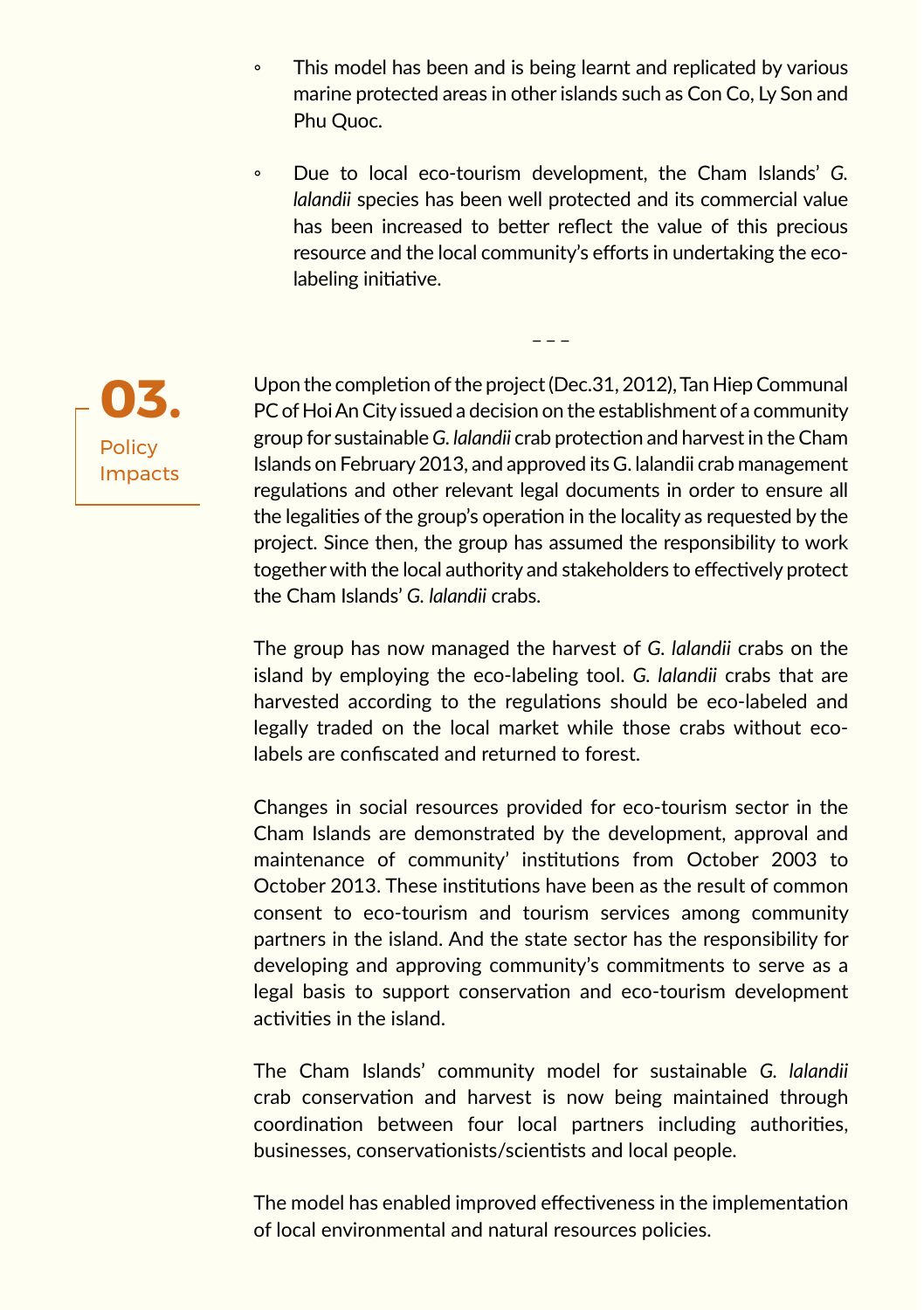

Within three years of its operation after the end of the project (from 2013 to 2015), the initiative assisted local community in conserving more than 75% of the total crab population in the Cham Island while the crab catchers' income continued increasing. The local crab catchers contributed to the local economy by paying harvest fees and tourist numbers have remained high.

In 2014, the Cham Island's community group for sustainable *G. lalandii* crab conservation and harvest under the supervision and advice of the Tan Hiep Communal Association of Farmers, received financial assistance from the program on Mangroves For Future (MFF) of IUCN to further consolidate the linkage of the four local partners (Authorities, Businesses, Conservationists/Scientist and Local People) based on responsibilities and benefits in order to further enhance the group's capacity to protect and sustainably harvest *G. lalandii* crabs.

Much research of the G. lalandii crabs and models for the Cham Islands' *G.lalandii* crab conservation and harvest has been conducted and developed, and plenty of these studies have been successfully completed by students from various universities (two in Hanoi, two in Hue, and two in Da Nang). These studies have contributed real results to the local model, including: results gained from ecological research, co-management, benefit conflicts and community awareness.

Nowadays, the project's outputs including the model for sustainable *G. Lalandii* crab conservation and harvest and the *G. Lalandii* crab with ecolabel are of great pride of the locality. Interesting exhibits on the island's conservation and environmental protection are frequently displayed at tourism and environment protection fairs and/or exhibitions organized at local, regional and central levels. Together with other models such as "solid waste sorting at source" and "says no to nylon bags" , the model for the Cham Islands' *G. Lalandii* crab eco-labeling is highly regarded by local people, and has earned a positive reputation nationwide.

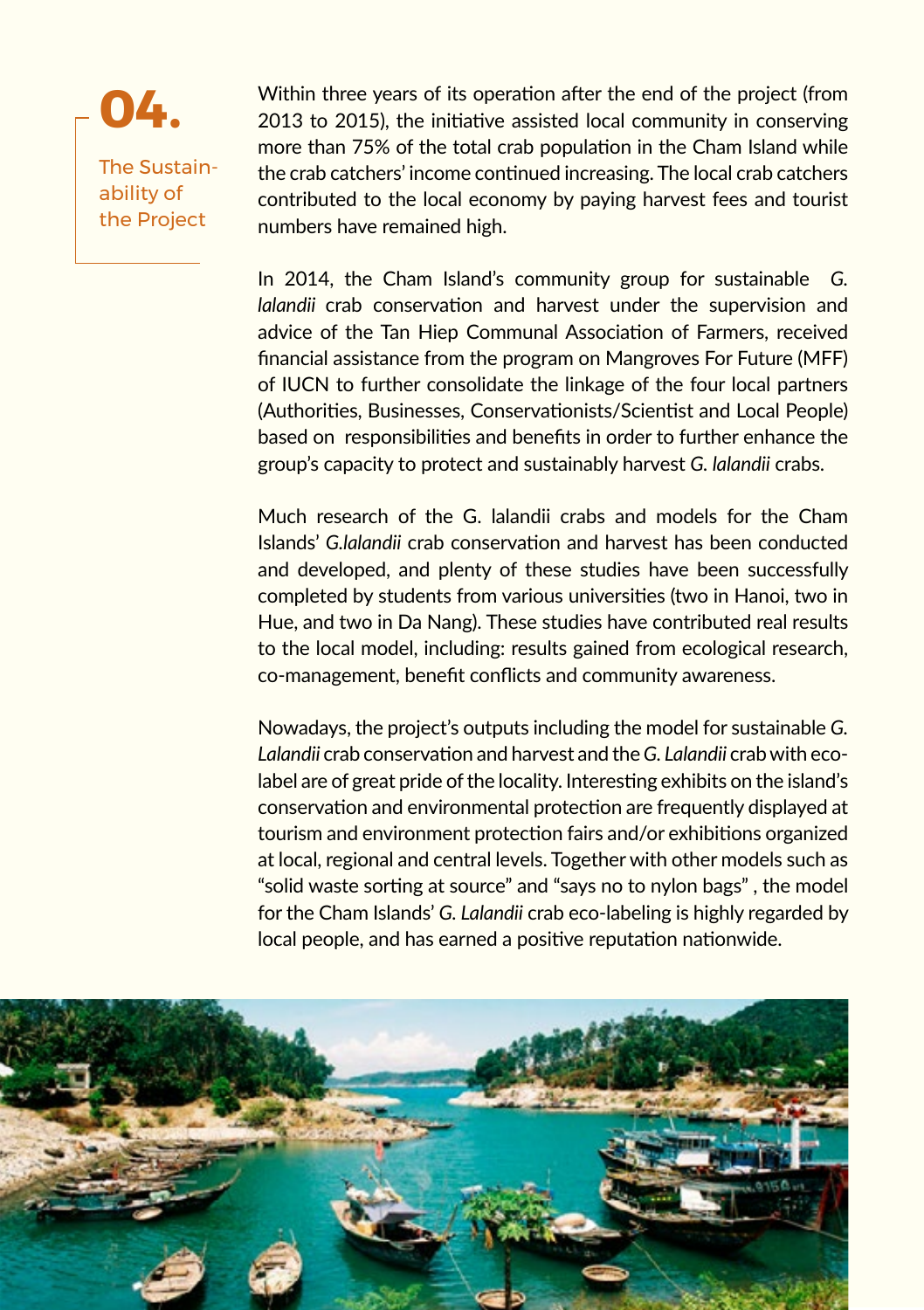### *Lessons learn*

- *1.* Common consent reached by all the stakeholders on sustainable *G. lalandii* crab conservation and harvest in the Cham Islands is crucial and a major determinant of the success of the development and employment of the model.
- *2.* Conflicts often arise within the community over local *G.lalandii* crab management. These conflict are on one hand, is a driving force to promote better management processes and is on the other hand, a factor to putting pressure on natural resource conservation and sustainable development. Thus, these conflicts in *G. lalandii* crab resource management need further study to find out appropriate solutions that favor community benefits and sustainable development.
- *3.* The *G. lalandii* crab management needs to take the approach of integrated natural resource management, and sharing of benefits among stakeholders in the Cham Island and Hoi An City.
- *4.* The Cham Island's *G. Lalandii* species needs further study of its genetic diversity conservation as a flagship species of the island and Hoi An City.

# **KEY ACTORS**

- Farmers' Association of Tan Hiep Commune, Hoi An City, Quang Nam Province
- Tan Hiep Communal PC, Hoi An City, Quang Nam Province
- Cham Island MPA
- Local Truism Businesses and Services

# **SOURCES OF DATA & INFORMATION**

- Technical papers, seminar/workshop reports and photos of field activities provided by Tan Hiep Communal Association of Farmers and the Cham Island's Community Group for Sustainable G. Lalandii crab Conservation and Harvest.
- Website of the Cham Island MPA and the Cham Island Hoi An Biosphere Reserve www.culaochammpa.com.vn
- Project's reports.